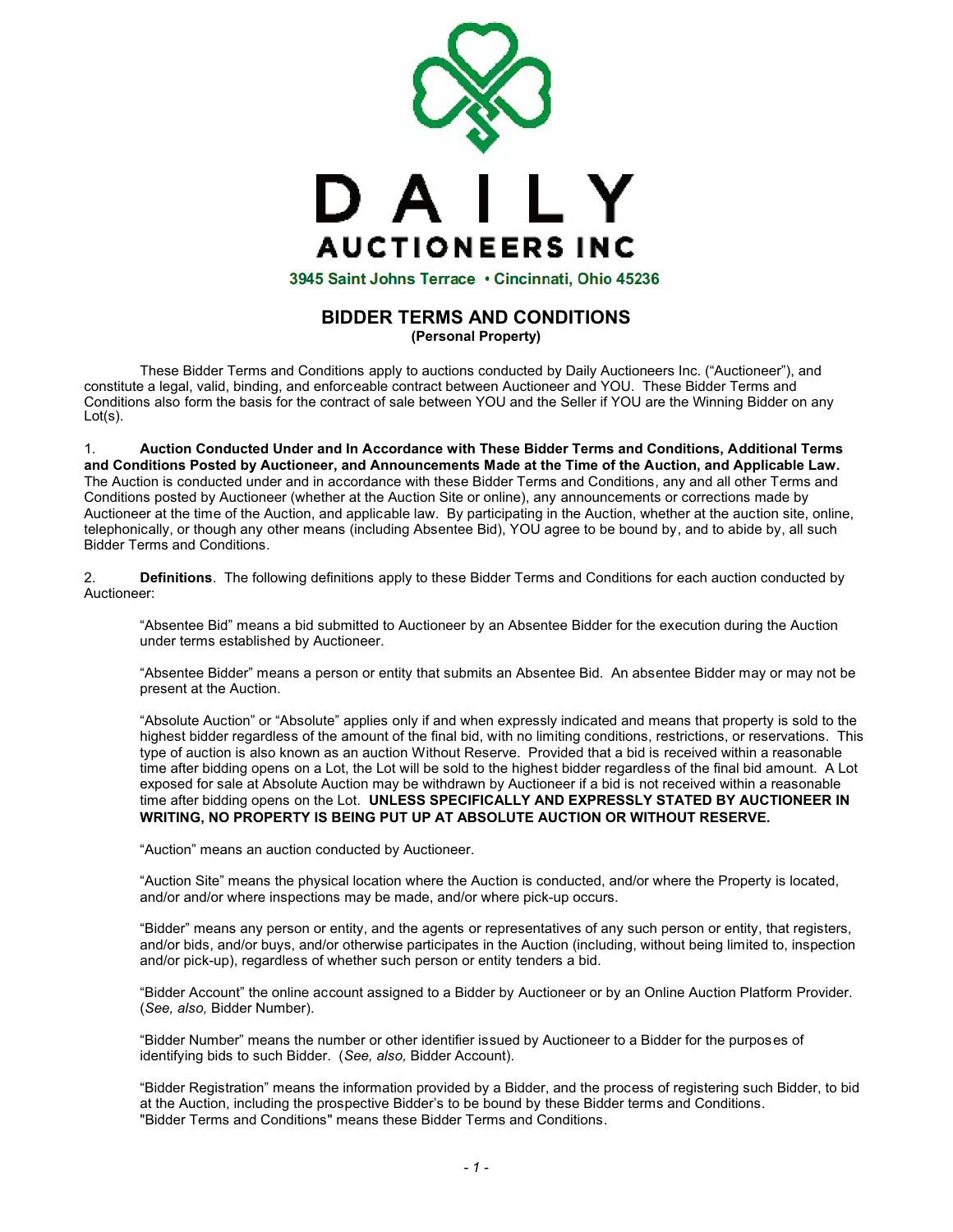"Buyer" means the Winning Bidder on a Lot.

"Buyer's Premium" is a non-refundable administrative fee calculated as a percentage of the Hammer Price that is payable by the Buyer of each Lot to Auctioneer for Auctioneer's own account. If a Lot is offered Subject to Seller's Confirmation, the Buyer's Premium will be calculated on the amount of the High Bid Subject to Confirmation or such other amount as may be agreed to between Seller and Buyer, whichever is greater. The Buyer's Premium is earned at the Fall of the Hammer.

"Commission" means the amount payable by or on behalf of Seller to Auctioneer for Auctioneer's services, calculated as a percentage of the Hammer Price.

"Contract Price" means an amount equal to the Hammer Price *plus* the Buyer's Premium. Any sales tax or similar such taxes or fees will be based on the Contract Price.

"Delivery" means the transfer of possession a Lot or Lots to the Buyer. Unless otherwise stated in writing, Delivery of a Lot will occur where the Lot is physically located during the Auction or at such other address as indicated on Auctioneer's website. Delivery does not mean that Auctioneer will move or relocate any Lot from its physical location during the Auction, or as indicated on Auctioneer's website, to any other location directed by the Buyer. Unless otherwise expressly agreed in writing, Auctioneer will not move or relocate any Lot(s) on behalf of the Buyer.

"Fall of the Hammer" means the point, after bids have been received, at which Auctioneer declares a Lot "sold" to the Bidder acknowledged by Auctioneer as having made the Winning Bid. During an online auction, the Fall of the Hammer may occur electronically at the end of timed (or extended) bidding.

"Hammer Price" means the High Bid amount recognized by Auctioneer with the Fall of the Hammer.

"High Bid Subject to Confirmation" means the high bid amount recognized by Auctioneer at the conclusion of bidding on a Lot that is Subject to Seller's Confirmation. If the High Bid Subject to Confirmation is confirmed by Seller, it will be the Hammer Price.

"High Estimate" means an amount that Auctioneer anticipates that a Lot may bring at the high end of a spectrum of possible bids. The High Estimate, if used, is not a valuation or appraisal, and cannot be relied on as such.

"Lot" means each individual item or grouping of items exposed for sale at one time by Auctioneer.

"Low Estimate" means an amount that Auctioneer anticipates that a Lot may bring at the low end of a spectrum of possible bids. The Low Estimate, if used, is not a valuation or appraisal, and cannot be relied on as such.

"No Sale" occurs if bidding opens on a Lot, but the Lot is not sold because Auctioneer passes the Lot or declares a No Sale.

"Online Auction Platform" means the hardware and software utilized to conduct the Auction online and to facilitate online bidding, including any associated, adjunct, and/or complementary websites, services, premiums and promotions.

"Online Auction Platform Provider" means the provider of an Online Auction Platform and related services.

"Online Bidding Period" means, with respect to an Auction conducted in whole or in part online, any established period during which online bids may be tendered.

"Private Sale" means an event in which Property is sold by Seller, or on Seller's behalf, other than at the Auction (including a sale at an auction conducted by a person or entity other than Auctioneer).

"Private Sale Price" means the fair market purchase price of the Property paid, or agreed to, at a Private Sale in an arms-length transaction between Seller and the purchaser of the Property. If the Property is sold through a Private Sale for less than its fair market value, or in a transaction that is not an arms-length transaction, or is gifted by Seller, the Private Sale Price will be an amount equal to the fair market value of the Property in an arms-length transaction.

"Reserve" or "With Reserve" means that property put up at auction may be withdrawn by the Auctioneer and/or bids may be rejected by Auctioneer prior to the Fall of the Hammer. **UNLESS SPECIFICALLY AND EXPRESSLY STATED OTHERWISE BY AUCTIONEER IN WRITING, ALL PROPERTY IS BEING PUT UP WITH RESERVE.**

"Reserve Price" means the minimum price that Seller is willing to accept for specific Property. If Property put up With Reserve is subject to a Reserve Price, such property will not be sold unless the Reserve Price is met or waived.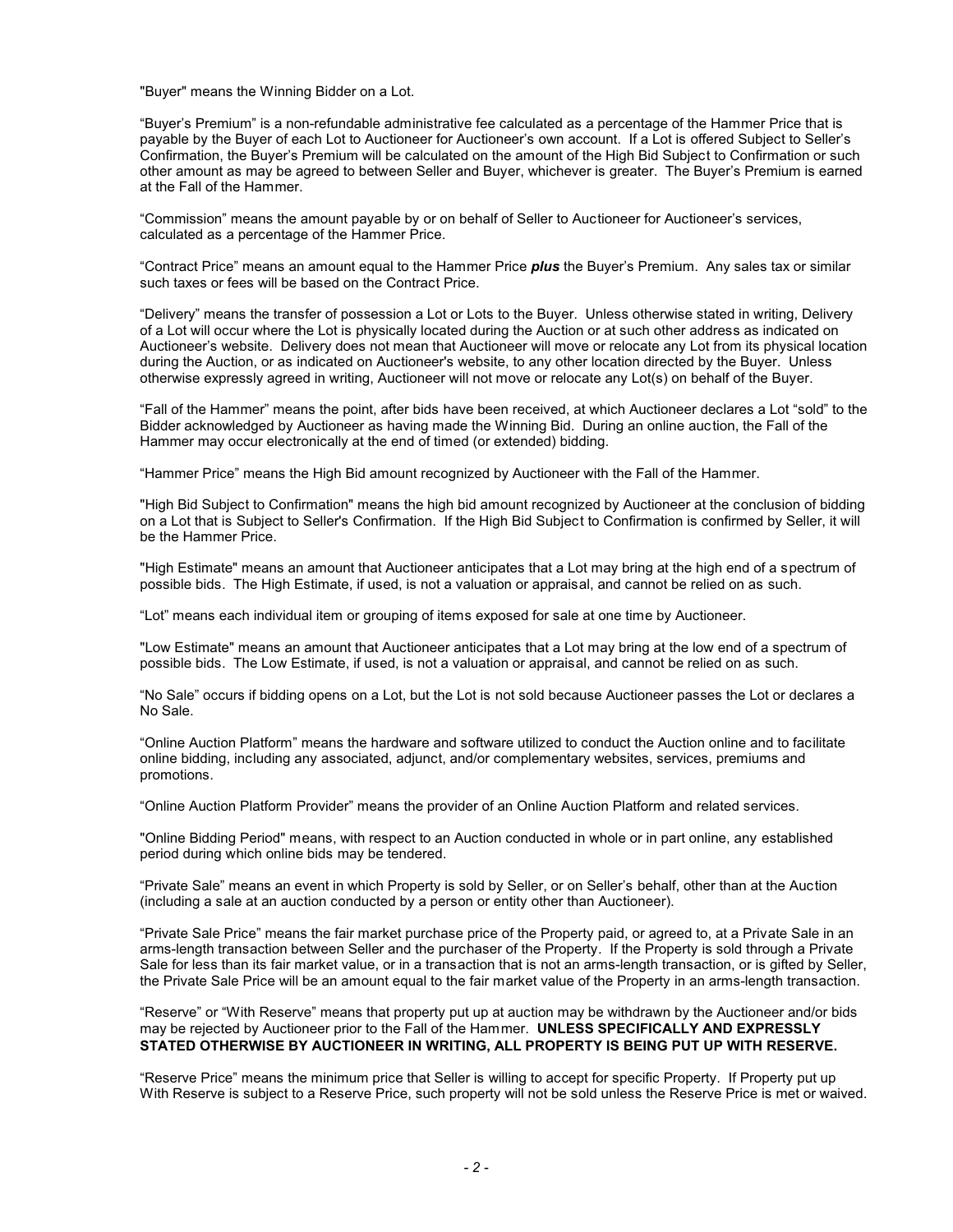"Subject to Seller's Confirmation" means, with respect to any Lot expressly identified in this Agreement as being sold Subject to Seller's Confirmation, that after the High Bid Subject to Seller's Confirmation has been received and acknowledged by Auctioneer, Seller may determine, in Seller's sole and absolute discretion, to (i) accept such bid or (ii) reject such bid.

"Winning Bid" means the highest bid received and accepted (and if Subject to Seller's Confirmation, confirmed by Seller).

"Winning Bidder" means the Bidder who is recognized by Auctioneer as having made the Winning Bid.

"Withdrawn", "Withdrawal", or "Withdraw" refers to the circumstance in which the Property is removed or withdrawn from the Auction, or in which it is determined that such Property will not be offered or sold at the Auction.

"Without Reserve" means Absolute.

"YOU" means a Bidder.

3. **Bidder Registration; Bidder Qualification.** YOU must register to bid. Auctioneer may establish such Bidder Registration requirements and Bidder qualifications as Auctioneer determines, in Auctioneer's discretion, to be reasonably necessary or appropriate. In order to register to bid, YOU must provide such information (including identifying information and qualifications) as requested by Auctioneer. Auctioneer may refuse to accept a Bidder Registration from any potential Bidder, may refuse to grant bidding privileges to any potential Bidder, and may revoke the Bidder Registration or bidding privileges of any Bidder. By registering to bid, YOU represent to Auctioneer that, if YOU are a natural person, YOU are at least eighteen (18) years of age and that YOU are otherwise legally able to enter into a contract. Each entity (*i.e.*, corporation, limited liability company, or other organization) registering to bid represents that it has the power and authority to register, to bid, and to complete the purchase transaction if it is the Winning Bidder. If bids are made by or on behalf of an entity, the entity and any individual making the bid will be jointly and severally liable on account of the bid. YOU acknowledge and agree that YOU have read, understand, and agree to be bound by, these Bidder Terms and Conditions, any and all other terms and conditions posted on the Auctioneer website(s), and the terms and conditions posted on the websites of any Online Auction Platform Provider(s) used by Auctioneer. Auctioneer may, in Auctioneer's absolute discretion, receive bids from a person or entity that has not registered to bid, and/or who has not satisfied all requirements for Bidder Registration, and/or that has not previously been granted bidding privileges, and, by bidding, such person or entity will be bound by these Bidder Terms and Conditions, any and all other terms and conditions posted on Auctioneer's website(s), and the terms and conditions posted on the websites of any Online Auction Platform Provider(s) used by Auctioneer. Bidder qualification provisions are intended for the benefit of Auctioneer and Seller(s), and create no rights or interests in any other persons, including competing Bidders. Auctioneer and/or Seller(s) may (but will not be required to) waive any Bidder qualifications, either globally or on a case by case basis.

4. **Auction Conducted in the State of Ohio**. The Auction is conducted in the State of Ohio. All property is offered for sale in the State of Ohio, and will be sold and delivered in the State of Ohio. Notwithstanding YOUR physical location, these Bidder Terms and Conditions are entered into in the State of Ohio, all bids and payments are received in the State of Ohio, and all contracts between Seller and Buyer are formed and entered into in the State of Ohio, and all Lots will be delivered in the State of Ohio.

5. **Buyer's Premium.** Each Lot exposed for sale the Auction is subject to a Buyer's Premium in an amount equal to percent ( $\%$ ) of the Hammer Price, which will be paid by the Buyer to Auctioneer for Auctioneer's own account. The Buyer's Premium is earned by Auctioneer with the Fall of the Hammer and is non-refundable. The Buyer's Premium will be added to the Hammer Price to determine the final Contract Price for tax purposes. If YOU are the Winning Bidder on any Lot(s) and YOU default on YOUR obligations as set forth in these Bidder Terms and Conditions, there will be no set-off or reduction in the Buyer's Premium even if a Lot is resold. Because the Buyer's Premium is earned with the Fall of the Hammer, Auctioneer has no obligation to mitigate damages with respect to the Buyer's Premium, and YOU acknowledge and agree that mitigation of damages is not possible.

6. **Access to Auction Site and/or Online Auction Platform.** YOU assume all risks associated with their presence at the Auction Site and/or YOUR access to any Online Auction Platform utilized by Auctioneer. Any person may be denied access to the Auction, the Auction Site, and any Online Auction Platform utilized by Auctioneer, and may be removed at Auctioneer's discretion.

Nature of the Auction. Unless otherwise stated in writing, the Auction will be With Reserve. Auctioneer may Withdraw any Lot prior to the Fall of the Hammer on such Lot even if bids have been tendered against such Lot.

> In addition to being With Reserve, certain specific Lots identified by Auctioneer will be sold Subject to Seller's Confirmation. This means that after the High Bid Subject to Confirmation has been received and acknowledged by Auctioneer on such Lot(s), Seller may determine, in Seller's sole and absolute discretion, to (i) accept such bid or (ii) reject such bid.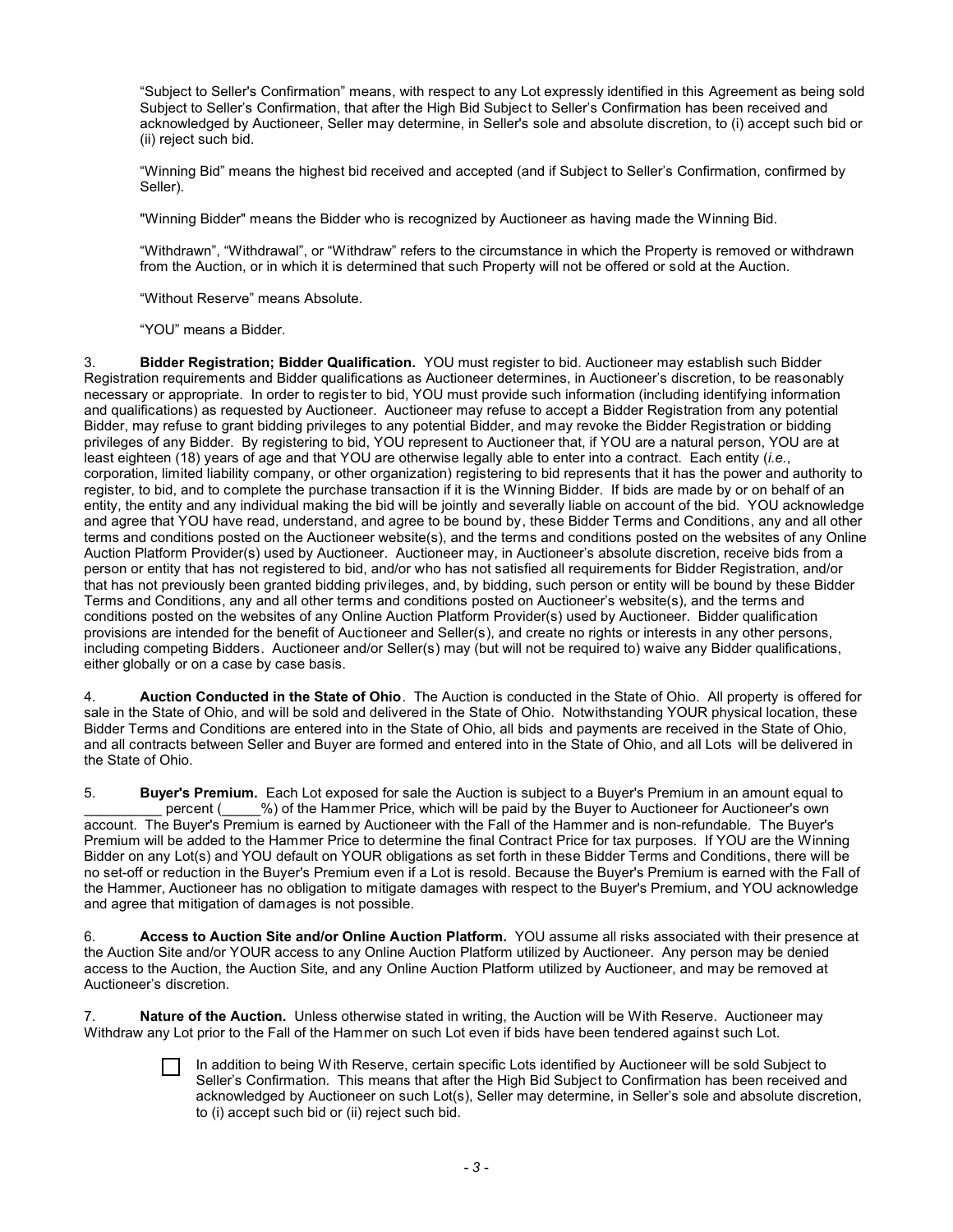8. **Bidding.** YOU may only bid at the Auction by agreeing to be bound by these Bidder Terms and Conditions. By bidding, YOU acknowledge and agree that YOU are subject to, and bound by, these Bidder Terms and Conditions.

9. **No Bid Retraction.** YOU may not retract a bid that has been acknowledged by Auctioneer or that has been submitted online. YOU acknowledge and agree that Auctioneer is acting in reliance on tendered bids in the conduct of the Auction, and that bid retraction is disruptive and interferes with the Auction, and that, as an inducement for Auctioneer to accept YOUR Bidder Registration and for YOU to bid at the Auction, YOU agrees not to withdraw or to attempt to withdraw any tendered bid by YOU or on your behalf.

10. **Online Auction.** In addition to all other terms and conditions set forth in these Bidder Terms and Conditions, the following terms and conditions apply if the Auction is conducted, in whole or in part, online:

10.1. **Online Bidder Account.** Anyone desiring to bid online, or to establish the possibility of bidding online, will be required to create an online bidding account by completing all necessary forms and providing required information.

10.2. **Bidder Terms and Conditions; Notices and Announcements.** The Auction will be conducted in accordance with these Bidder Terms and Conditions and any notices or announcements by Auctioneer and/or posted online or onsite.

10.3. **Posted Times.** All times are based on the local time zone at the Auction Site unless stated otherwise. Posted closing times and time displays are approximate. Auctioneer reserves the right to close early or extend the Auction at Auctioneer's sole and absolute discretion.

10.4. **Technology Disruptions.** Auctioneer will not be responsible for technology disruptions, errors, or failures (including disruptions to bidding or the failure to execute, recognize, or record online bids), whether caused by (i) loss of connectivity, breakdown, disruption, or failure of the Online Auction Platform, (ii) breakdown, disruption, or failure of a Bidder's internet connection, computer, or system, or (iii) otherwise. Auctioneer may, but will not be required to, continue, suspend, delay, extend, reschedule, or close the Auction because of disruptions caused by technology failures, even after bidding has commenced.

10.5. **Failures by Online Auction Platform Provider and its Affiliates or Contractors.** Auctioneer may use an Online Auction Platform Provider to facilitate the Auction. Under no circumstances will Auctioneer be liable for any failure of the Online Auction Platform Provider to perform all or any of its obligations, or for the failure of any affiliates, employees, agents, representatives, or contractors of the Online Auction Platform Provider to perform their obligations.

10.6. **Auto Extend Feature.** Any Online Bidding Period may include an auto extend feature. This means that, if an online bid is entered within a set time period approaching the end of the established Online Bidding Period, the Online Bidding Period will automatically be extended for an additional amount of time in increments established by Auctioneer, and will continue to be so extended until there is a set period of time that lapses during which no online bids are received, after which bidding will close.

10.7. **Disclaimer.** Auctioneer makes no representations or warranties, and disclaims all representations and warranties, (i) that the Online Auction Platform or any related website or technology will be uninterrupted, error free or virus free, (ii) as to the results that may be obtained by using the Online Auction Platform or any related website or technology, or (iii) as to the accuracy, completeness, reliability, security, or current nature of the Online Auction Platform or any related technology.

10.8. **Responsibility for Online Bids.** YOU are responsible for all bids transmitted from YOUR computer or device, or from YOUR Bidder Account. If a Winning Bid is sent from YOUR computer or device, or from YOUR Bidder Account, YOU will be the Buyer.

10.9. **Winning Bidders Subject to Certification by Auctioneer.** The final determination of the Winning Bidder is subject to certification by Auctioneer; and any email or electronic message (whether generated manually or automatically) is subject to such certification.

11. **Absentee Bids; Remote Bidding.** In Auctioneer's discretion, Auctioneer may receive Absentee Bids and/or bids tendered by remote Bidders (whether telephonically or otherwise). Absentee Bids may be initiated and advanced in accordance with Auctioneer's policies and procedures. Auctioneer will make reasonable efforts to execute Absentee Bids, but Auctioneer will have no liability to any Absentee Bidder for the failure to execute any Absentee Bids for any reason whatsoever. Each Absentee Bidder acknowledges and agrees that Property may be sold to another Bidder for the maximum amount of the Absentee Bid based on a bidding sequence that causes another Bidder to reach the such amount first. If the execution of an Absentee Bid at its maximum amount would require Auctioneer to accept a bid that is less than a full bidding increment, Auctioneer has the sole and absolute discretion to acknowledge or reject such bid. An Absentee Bidder may authorize Auctioneer to advance the bid by one or more bidding increments after the maximum amount of the Absentee Bid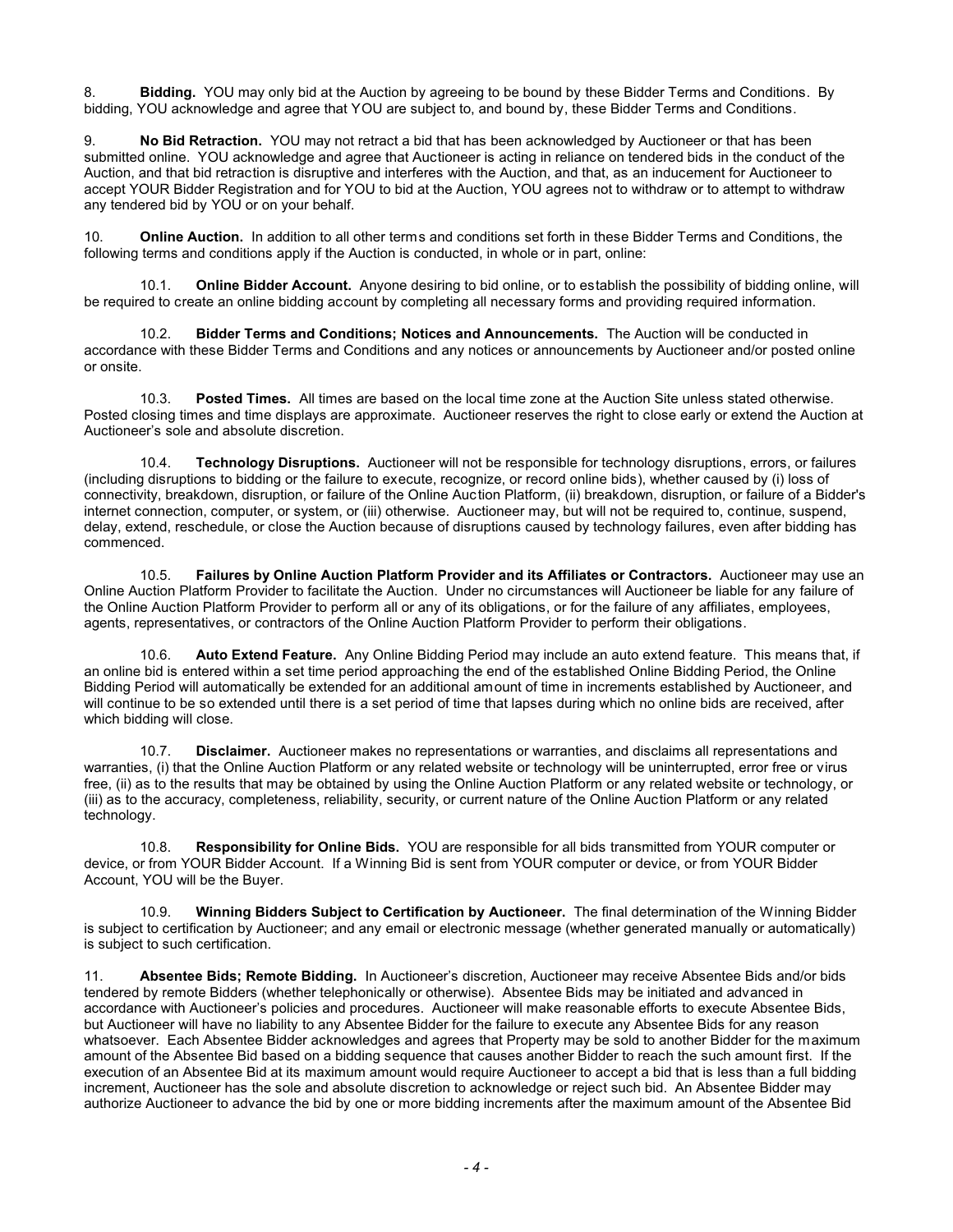is, or would be, reached. Auctioneer acts as the agent of the Seller only, and the receipt and/or execution of Absentee Bids will not create an agency relationship between Auctioneer and any Absentee Bidder.

12. **Bid Increments.** Bid increments are established and controlled by Auctioneer, and may be adjusted or modified in Auctioneer's sole and absolute discretion.

13. **Responsibility for Bids Placed on Bidder Number.** YOU are responsible for all bids made using YOUR Bidder Number. If YOUR Bidder Number is lost, stolen, or misappropriated, YOU should notify Auctioneer immediately, and YOU will be liable for all bids tendered using your Bidder Number prior to YOUR giving Auctioneer notice that Your Bidder Number was lost, stolen, or misappropriated.

14. **Withdrawal of Property by Auctioneer.** Unless specific Property is, in express written terms, put up at Absolute Auction, Auctioneer has the right to withdraw any Property from the Auction prior to the Fall of the Hammer.

15. **Winning Bid; Buyer.** Pursuant to these Bidder Terms and Conditions, the Bidder making the Winning Bid for any Lot will be the Buyer of such Property.

16. **All Property Sold "AS IS", "WHERE IS", and "WITH ALL FAULTS"**. ALL PROPERTY IS BEING OFFERED AND SOLD IN ITS AS IS/WHERE IS CONDITION AT THE TIME OF THE AUCTION, WITH ALL FAULTS, INCLUDING ANY HIDDEN DEFECTS OF ANY NATURE. NEITHER AUCTIONEER NOR SELLER MAKES ANY REPRESENTATIONS, WARRANTIES, OR GUARANTEES WHATSOEVER, EXPRESS OR IMPLIED, REGARDING THE NATURE, VALUE, SOURCE, AUTHENTICITY, FITNESS, MERCHANTABILITY, AND/OR ANY OTHER ASPECT OR CHARACTERISTICS OF SUCH PROPERTY. NO STATEMENT ANYWHERE, WHETHER EXPRESS OR IMPLIED, INCLUDING VERBAL STATEMENTS MADE BY AUCTIONEER, WILL BE DEEMED A WARRANTY OR REPRESENTATION BY AUCTIONEER OR SELLER. WITHOUT LIMITING THE GENERALITY OF THE FOREGOING, THERE ARE NO WARRANTIES OF TITLE, NON-INFRINGEMENT, AUTHENTICITY, ORIGIN, MERCHANTABILITY, OR FITNESS FOR A PARTICULAR PURPOSE, ALL OF WHICH ARE EXPRESSLY DISCLAIMED. YOU ACKNOWLEDGE AND AGREE THAT YOU CANNOT RELY, AND HAVE NOT RELIED, ON ANY REPRESENTATION, WARRANTY, OR GUARANTY MADE BY THE SELLER OR ANYONE ACTING AS AGENT OF THE SELLER, ORALLY OR IN WRITING, ABOUT THE PROPERTY, OR ANY OF IT. BY BIDDING, YOU ACKNOWLEDGE AND AGREE THAT YOU HAVE HAD A FULL AND FAIR OPPORTUNITY TO INSPECT THE PROPERTY, AND THAT YOU ARE RELYING SOLELY ON, OR THAT YOU HAVE WAIVED, SUCH INSPECTION AND INVESTIGATION (i) IN DETERMINING WHETHER TO BID, (ii) IN DETERMINING THE AMOUNT OF A BID, AND (iii) IN BIDDING. IF A PRE-AUCTION INSPECTION IS NOT AVAILABLE, YOU ACKNOWLEDGE AND AGREE THAT (i) YOU ARE KNOWINGLY AND WILLING BIDDING ON THE PROPERTY WITHOUT A PRE-AUCTION INSPECTION, (ii) YOU ARE NOT RELYING ON ANY REPRESENTATIONS OR WARRANTIES BY AUCTIONEER OR SELLER, AND (iii) YOU ARE ASSUMING ANY AND ALL RISKS ASSOCIATED WITH YOUR PURCHASE OF THE PROPERTY WITHOUT A PRE-AUCTION INSPECTION.

17. **All Sales Final.** ALL SALES ARE FINAL. NO REFUNDS OR RETURNS.

18. **Announcements.** Subject to the limitation set forth in these Bidder Terms and Conditions, all terms and conditions and other announcements made by Auctioneer on the day of the Auction are binding and take precedence over any advertisements or listings.

19. **Inspection.** By bidding, YOU acknowledge and agree that YOU have had a full and fair opportunity to inspect the Lot(s), and that YOU are relying solely on YOUR inspection and investigation, or that YOU have waived inspection and investigation, and that you have not relied on any statement, representation, warranty, or guaranty made by Auctioneer or by any Seller or anyone acting as agent or representative of a Seller; provided, however, that if a pre-auction inspection is not available due to social distancing restrictions or otherwise, you acknowledge and agree that (i) you are knowingly and willing bidding on the property without a pre-auction inspection, (ii) you are not relying on any representations or warranties by auctioneer or seller, and (iii) you are assuming any and all risks associated with your purchase of the property without a preauction inspection. YOU, further, acknowledge and agree that any photographs or other images of Lot(s) are adequate for YOUR purposes.

20. **Description of Lots.** Unless otherwise expressly stated otherwise in writing, any description of a Lot is based solely on visual impression, and is given solely for identification purposes, and does not create any warranty, expressed or implied, or representation by Auctioneer or Seller.

21. **Contract of Sale for Personal Property.** No additional or further writing will be required to evidence the existence of a contract of sale for any Lot sold at the Auction regardless of the Contract Price, and these Bidder Terms and Conditions, together with Auctioneer's clerking sheets or other physical or digital notation identifying the Lot, the Hammer Price, and the Buyer, will be conclusive evidence as to the terms of the sale. These Bidder Terms and Conditions will be incorporated into and made a part of the contract between each Buyer and Seller.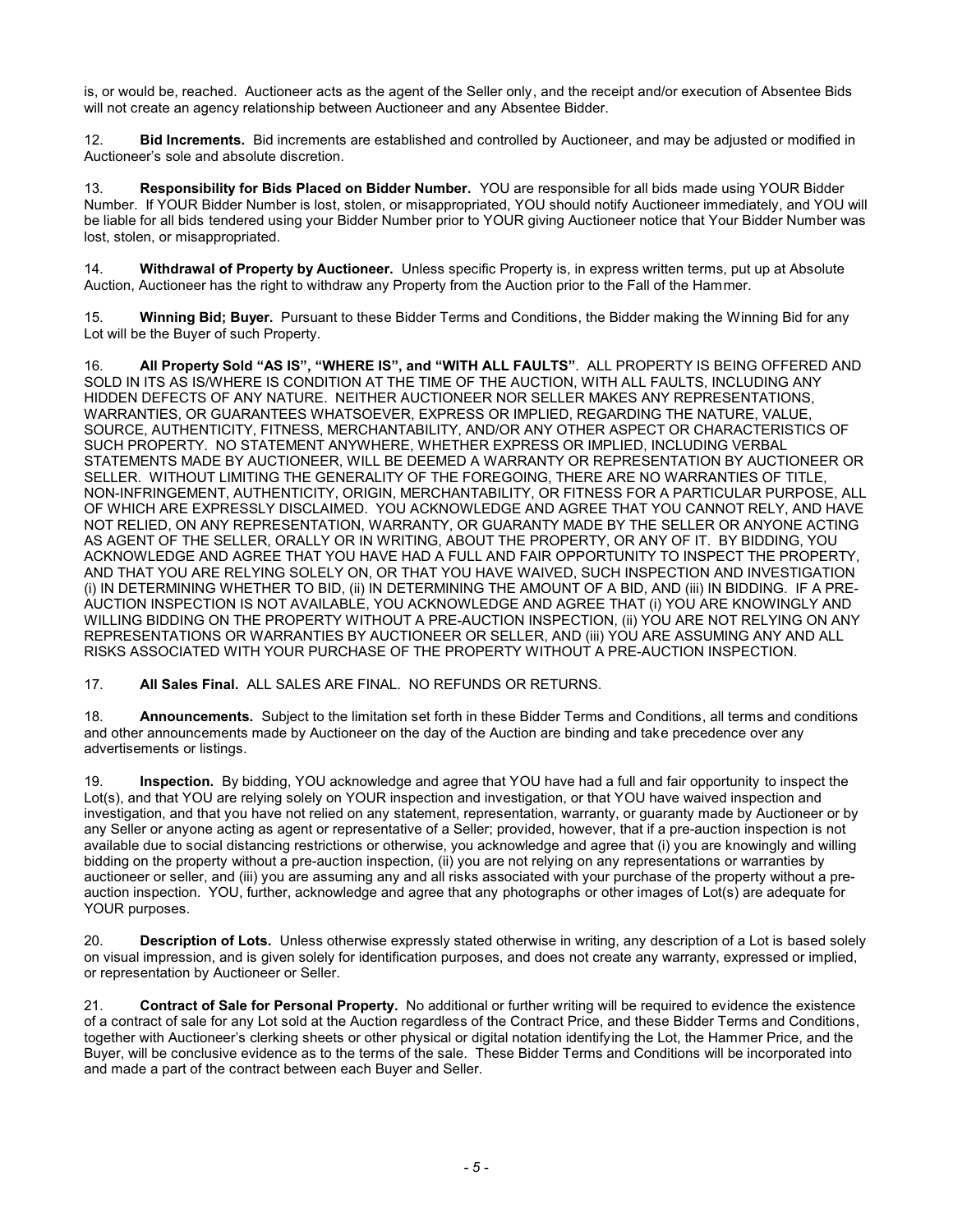22. **Bidding by or on Behalf of Seller.** Seller, or those acting on Seller's behalf, may bid at the Auction unless the Auction is expressly identified as an Absolute Auction that is not a forced sale. With respect to Lot(s) having a Reserve Price, Auctioneer may bid on Seller's behalf up to the Reserve Price.

23. **Conduct of the Auction**. Auctioneer will regulate all matters relating to the conduct of the Auction and Auctioneer's decisions will be final and binding. Auctioneer will have control over bidding, and Auctioneer will resolve any and all disputes. Auctioneer may, in Auctioneer's sole and absolute discretion, reopen the bidding if (i) a bid is made while the hammer is falling in acceptance of a prior bid or while bidding is otherwise being terminated, or (ii) after the Fall of the Hammer or other termination of the bidding Auctioneer is made aware of a bid that was unnoticed prior to the Fall of the Hammer or other termination of the bidding, and it is demonstrated to Auctioneer's satisfaction that such bid was, in fact, timely made, or (iii) after the Fall of the Hammer or other termination of the bidding Auctioneer is made aware that Auctioneer and a bid assistant or ringman, or multiple bid assistants or ringmen, have acknowledged bids in the same amount bid from different Bidders, or (iv) an online bid, or other bid by a remote Bidder, tendered or attempted to be tendered prior to the Fall of the Ham mer goes unrecognized, or (v) some other bid dispute arises. Any contract formed with the Fall of the Hammer will be subject to the conditions set forth in this Section. If bidding is reopened pursuant to this Section, the bid recognized by Auctioneer prior to the reopening of the bidding will be held, and may not be retracted, and, if no further bids are received, such bid will be the Winning Bid. The determination of whether to reopen the bidding is within Auctioneer's sole and absolute discretion, Auctioneer is not required to reopen the bidding, and Auc tioneer's determination will be final and conclusive.

24. **Auctioneer's Records Conclusive.** Absent clerical errors, Auctioneer's records will be final and conclusive.

25. **Title.** If YOU are certified as the Winning Bidder on a Lot, YOU will be contractually obligated to pay the Contract Price; however, title and ownership of the Lot will not pass from the Seller to YOU until payment is made and clears.

26. **Possession, and Risk of Loss.** If YOU are physically present at the Auction Site and YOU are the Winning Bidder on a Lot, possession and risk of loss will pass to YOU with the Fall of the Hammer, even if YOU have not yet paid for the Lot, and YOU will be solely responsible for safeguarding and protecting YOUR purchases.

## 27. **Payment: Possessory Lien.**

- (i) **Bidders Physically Present at Auction Site.** If YOU are physically present at the Auction Site, all Lots must be paid for at the Auction Site at or prior to the close of the Auction.
- (ii) **Remote and Online Bidders.** If YOU are a remote or online Bidder, not physically present at the Auction Site, all Lots must be paid for in-full within \_\_\_\_\_\_\_\_\_\_\_\_ (\_\_\_) days/hours after the close of the Auction. Online purchases must be paid by credit card, certified funds, or by wire transfer; provided, however, that any online purchases in excess of Dollars  $(\$)$  must be paid by any online purchases in excess of certified funds or wire transfer unless other arrangements acceptable to Auctioneer are made.
- (iii) **Possessory Lien.** Other provisions of these Bidder Terms and Conditions notwithstanding, a possessory lien will exist in favor of Auctioneer and/or Seller against any unpaid Lot(s).

28. **Failure to Pay.** If you fail to pay for your purchase(s) within time provided, YOU will be deemed to have abandoned any interest in the Lot(s), but YOU will remain liable for payment of the Contract Price. Unpaid Lot(s) may be retained by Seller, resold at a subsequent auction, or otherwise disposed of. If unpaid Lot(s) are sold at a subsequent auction, YOU will be liable for any shortfall or deficiency on the resale of the Lot(s), plus the costs incurred in connection with reselling the Lot(s). Under no circumstances will YOU be entitled to any surplus from the resale of any unpaid Lot(s). Auctioneer and/or Seller may, at any time, commence a lawsuit against YOU for the Contract Price of any unpaid Lot(s) and/or for any deficiency realized on the resale of such Lot(s). Subject to applicable law, beginning \_\_\_\_\_ () days after deficiency realized on the resale of such Lot(s). Subject to applicable law, beginning \_\_\_\_\_\_\_\_\_\_ (\_\_\_) days after the Auction, and continuing until the removal or other disposition of any Lot(s) not been picked-up or removed, a storage charge in the amount of \_\_\_\_\_\_\_\_\_\_\_\_\_\_\_\_\_\_\_Dollars (\$ ) per day will accrue, and Auctioneer will have a possessory lien against such  $\text{Lot}(s)$  that may be executed on in order to satisfy such storage charges.

29. **Delivery; Sales Tax.** All Lots will be delivered to YOU at the physical location of such Lot(s) at the close of the Auction which will be either (i) at Auctioneer's location in the State of Ohio, or (ii) at such other location inside the State of Ohio as indicated in the specific Auction listing, or (iii) as otherwise designated by Auctioneer. Auctioneer has no obligation to move or relocate any Lot(s) to YOUR location or to a location designated by YOU. YOU may designate, appoint, and empower an agent to accept delivery of YOUR purchases at the point of sale within the State of Ohio, and to arrange for shipment of YOUR property to a location designated by YOU. Unless an exemption applies, all purchases are subject to sales tax in the jurisdiction where delivery occurs as set forth in the specific Auction listing and these Bidder Terms and Conditions. Sales tax will be collected at the point of sale as set forth in the specific Auction listing and these Bidder Terms and Conditions and will be remitted to the applicable taxing authorities. The foregoing notwithstanding, if another jurisdiction or taxing authority (including, without being limited to, the jurisdiction in which YOU reside, conduct business, or will maintain the Lot(s) purchased by YOU) requires the collection and remittance of sales tax, use tax, or a similar tax, YOU will be responsible for payment of an amount equal to such tax. If it is determined that sales tax is collected and paid to the wrong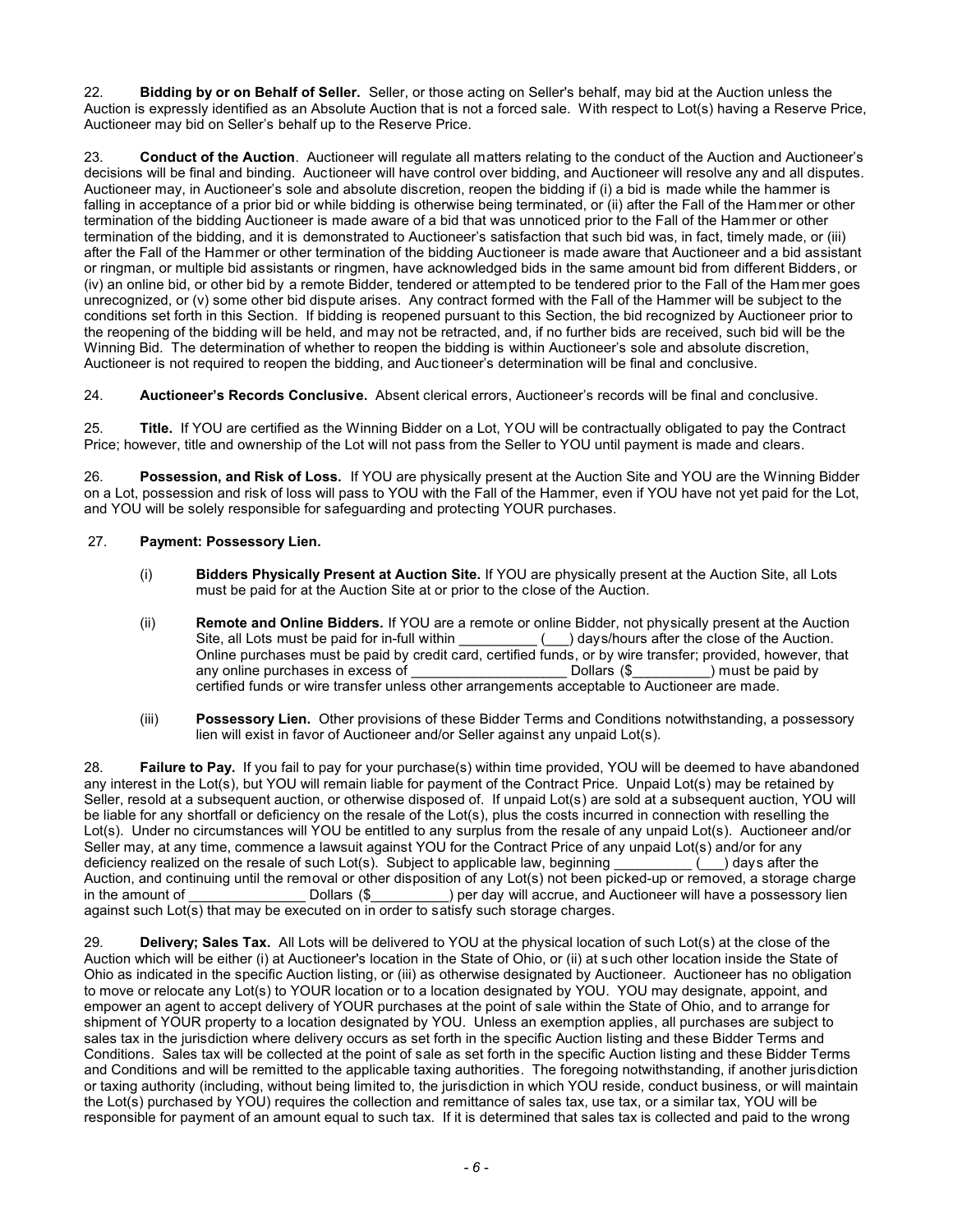taxing authority, YOU and Auctioneer will cooperate in efforts to obtain a refund of such tax and its remittance to the proper taxing authority.

30. **Calculation of Sales Tax; Sales Tax Disputes.** Unless otherwise directed by the appropriate taxing authority, sales tax will be calculated, and collected, based on the Contract Price, which includes the Hammer Price *plus* the Buyer's Premium. If (i) YOU believe that YOUR purchase is subject to a sales tax exemption that is not recognized by Auctioneer, or (ii) YOU believe that the Buyer's Premium portion of the Contract Price should not be subject to sales tax, or (iii) you otherwise dispute the sales tax, YOU should address YOUR dispute to the appropriate taxing authority and seek a refund from the appropriate taxing authority to the extent that the same may be available to YOU.

31. **Pick-up and Removal; Shipping; Insurance.** YOU are responsible for pick-up and removal of Lot(s) purchased by YOU. Pick-up and removal dates and times will be as posted or announced by Auctioneer. Unless otherwise agreed, YOU are solely responsibly for the disassembly, rigging, removal, shipping, and transportation of each Lot purchased by YOU. Disassembly and removal must be done in a workmanlike manner, and YOU will indemnify and hold harmless both Auctioneer and Seller(s) against any and all damage caused by YOU or YOUR employees, agents, representatives, or independent contractors in connection with the disassembly or removal of any Lot(s). Any and all damage, including, without being limited to damage to land or buildings, caused by YOU or by YOUR employees, agents, representatives, or independent contractors, will be repaired by YOU, or at YOUR expense, to the satisfaction of Auctioneer and Seller(s). An vots shipped to YOU will be *via* a shipment contract free on board at Auctioneer's location in Hamilton County, Ohio or at the Auction Site in the State of Ohio, as the case may be. Possession and risk of loss will pass to you at the point of shipment in the State of Ohio. YOU are responsible for insuring all Lots purchased by you.

32. **Failure Pick-up or Arrange for the Delivery; Abandoned Property; Storage.** If YOU are certified as the Winning Bidder on one or more Lots, and, after paying the Contract Price for such Lot(s), YOU fail to pick-up or remove such Lot(s) within  $($ ) days after the Auction, YOU will be deemed to have abandoned such Lot(s), and any interest therein, to Auctioneer, and YOU will give up any and all rights with respect to such Lot(s). Lotsthat have been abandoned to Auctioneer may be retained by Auctioneer, sold at a subsequent auction, or otherwise disposed of. YOU will not be entitled to any proceeds from the sale of any abandoned Lot(s). Subject to applicable law, beginning () davs any proceeds from the sale of any abandoned Lot(s). Subject to applicable law, beginning Auction, and continuing until the removal or other disposition of any Lot(s) not been picked-up or removed, a storage chargein<br>the amount of Dollars (\$) per day will accrue, and Auctioneer will have a possessorylien the amount of and Auctioneer will have a possessorvlien ally be day will accide, and Additional against such Lot(s) that may be executed on in order to satisfy such storage charges.

33. **Returned Checks.** Any checks that are returned unpaid will be subject to a returned check fee in the amount of \$\_\_\_\_\_\_\_\_\_\_. In addition to the foregoing, Auc tioneer will be entitled to recover, from the issuer of a returned check, all costs and expenses, including attorneys' fees, for the collection of payment made in the form of a check that has been returned unpaid.

34. **No Stop Payment Orders or Credit Card Chargebacks.** YOU agree that YOU will not, under any circumstances, (i) issue a stop payment order with respect to any checks issued at or in connection with the Auction, or (ii) initiate a credit card chargeback with respect to any purchases at the Auction. YOU further agree that if, in violation of these Terms and Conditions, a stop payment order is issued or a credit card chargeback is initiated, these Bidder Terms and Conditions will be conclusive evidence of YOUR (i) waiver of any rights to issue a stop payment order or to initiate a credit card chargeback, and (ii) agreement not to issue a stop payment order or to initiate a credit card chargeback; and YOU acknowledge and agree that on Auctioneer's presentation of these Bidder Terms and Conditions to the bank, credit card company, or other financial institution against which a check was drawn or that issued the credit card on which charges were made, such bank, credit card company, or other financial institution will reverse any stop-payment order and/or reverse or deny any credit card chargeback, and will re-credit all amounts to or for the account of Auctioneer. If, in violation of these Bidder Terms and Conditions, YOU issue a stop payment order or initiate a credit card chargeback, YOU will remain liable for all purchases made at the Auction, and YOU will be responsible for all costs and expenses, including attorneys' fees, incurred by or on behalf of Auctioneer and/or Seller in challenging the stop payment order or credit card chargeback and/or in collecting payment. YOU acknowledge and agree that the covenant not to issue a stop payment order or to initiate a credit card chargeback is a condition to the issuance of a Bidder Number or Bidder Account to YOU, and is being made as an inducement for Auctioneer to accept YOUR Bidder Registration, to issue a Bidder Number or Bidder Account to YOU, and to permit YOU to bid at the Auction. YOU acknowledge and agree that Auctioneer is relying on the covenant not to issue a stop payment order or to initiate a credit card chargeback in accepting YOUR Bidder Registration, in issuing a Bidder Number or Bidder Account, and in permitting YOU to bid at the Auction.

35. **Claims.** After a Lot has been removed from the Auction Site by YOU, or on YOUR behalf, no claims or returns will be allowed and no claim will be allowed for adjustments or rescission of any sales based on the failure of a Lot to correspond with any standard and/or expectation.

36. **Buyer Remedies; Bidders/Buyers Not Entitled to Incidental or Consequential Damages.** To the extent that YOU may be entitled to damages or remedies, the sole and exclusive remedy available to YOU is a return of the Hammer Price actually paid. Under no circumstances will Auctioneer or the Seller be liable for incidental or consequential damages, including, without being limited to, lost profits or reduced productivity. YOU acknowledge and agree that YOU are not entitled to specific performance or other equitable relief.